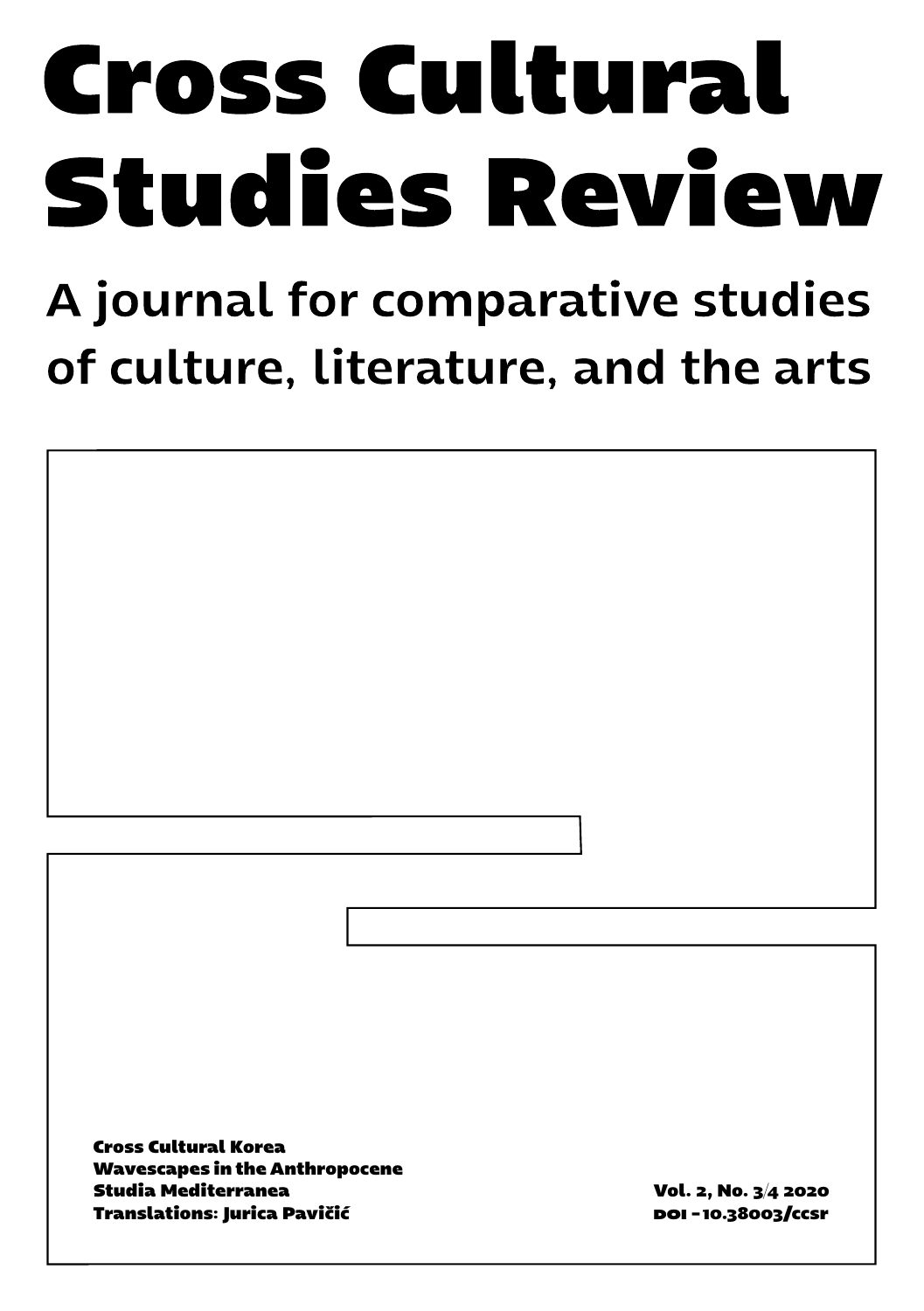#### **Publisher**

Centre for Cross-Cultural and Korean Studies Faculty of Humanities and Social Sciences, University of Split Poljička cesta 35 21000 Split

**Web Page:**  http://crosscultural-korean.ffst.unist.hr/cross-culturalstudiesreview/

**Email contact:**  culturalstudiesreview@gmail.com

#### **Co-publishers**

Institute for Cross-Cultural Studies Hankuk University of Foreign Studies, Seoul and Yongin Studia Mediterranea Research Centre, Faculty of Humanities and Social Sciences

This journal is financially supported by the Seed Program for Korean Studies of the Ministry of Education of the Republic of Korea and the annual grant from Korean Studies Promotion Services (KSPS) of the Academy of Korean Studies (AKS-2018-INC-2230010).and National Research Fundings granted by the Faculty of Humanities and Social Sciences, University of Split.

**ISSN** 2671-065X (Print) **ISSN** 2718-2509 (Online) **Editors in Chief**

Kim Sang Hun (Hankuk University of Foreign Studies) Boris Škvorc (University of Split)

#### **Journal Editors**

Srećko Jurišić (University of Split) Brian Willems (University of Split)

#### **Editorial Board**

Tihomir Brajović (University of Belgrade) Eni Buljubašić (University of Split) Cho Kang Sok (Yonsei University) Angela Fabris (University of Klagenfurt) Andrea Gialloreto (University of Chieti-Pescara) Monica Jansen (University of Utrecht) Bernarda Katušić (University of Vienna) Leszek Malcak (University of Katowice) Leo Rafolt (University of Osijek) Simon Ryle (University of Split) Ljiljana Šarić (University of Oslo) Lee Ji-Eun (Washington University)

#### **Advisory Board**

Dalibor Blažina (University of Zagreb) Zrinka Božić Blanuša (University of Zagreb) Neven Budak (University of Zagreb) Daniel Dzino (Macquarie University, Sydney) Stipe Grgas (University of Zagreb) Tatjana Jukić (University of Zagreb) Park, Jongseong (Korea National Open University) Soung, Jung Keun (Hannam University) Andrea Lešić Thomas (University of Sarajevo) Gordan Matas (University of Split) Aleksandar Mijatović (University of Rijeka) Alan O'Leary (University of Leeds) Ivana Prijatelj Pavičić (University of Split) Boguslav Zielinski (University Adam Mickiewicz, Poznan) Laurence Rickels (Staatliche Akademie der Bildenden Künste Karlsruhe)

**Editor of Cross-Cultural Korea** Kim Sang Hun (Hankuk University of Foreign Studies, Seoul)

**Editors of Studia Mediterranea** Srećko Jurišić and Antonela Marić (University of Split)

**Reviews Editor** Simon Ryle (University of Split)

**Editor of New Media and Contemporary Arts** Slobodan Jokić (University of Split)

**Editor of Literature in Translation** Paula Jurišić (University of Split)

**Editorial Office** Ivona Zebić Mitrović (University of Split)

**Administrative Office:** Jelena Novaković (University of Split)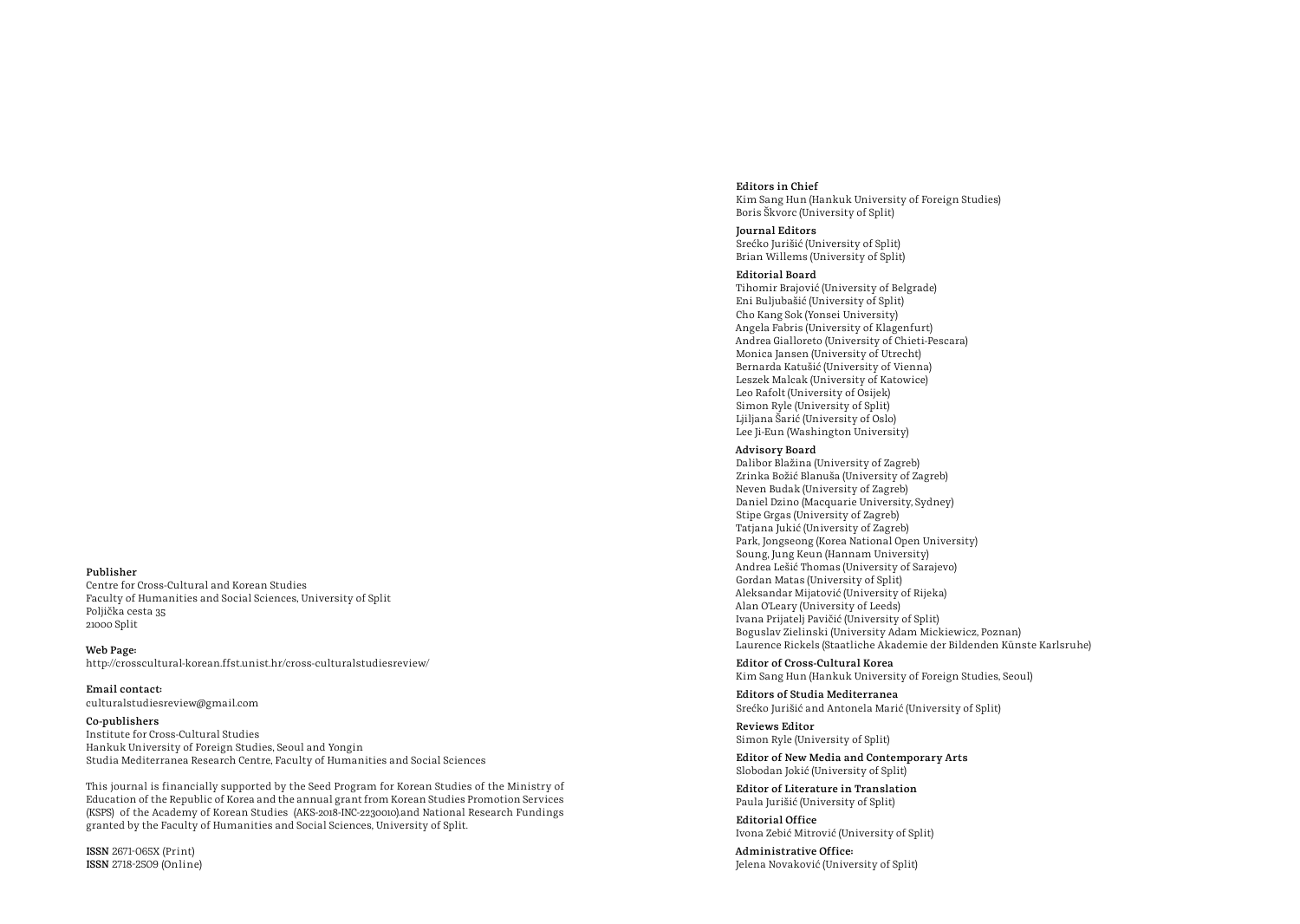# Cross Cultural Studies Review

 $-$  VOL. 2, NO. 3 - 4, 2020, TABLE OF CONTENTS doi – 10.38003/ccsr

## **Cross-Cultural Korea — 9**

**Edited by:** King Sang Hun

Boris Škvorc (University of Split), On Kim Young-ha and his Novels: The Darkened Worlds and Reflections of the Expressed as Hidden *"*Truth*"* — 11

Kim Sang Hun (Hankuk University of Foreign Studies), Asian Studies in Serbia, Croatia, and Slovenia: Strategies for the Development of Korean Studies at the University of Split — 21

Brian Willems (University of Split), Review of Readymade Bodhisattva, Eds. Sunyoung Park and Sang Joon Park — 41

**Theme: Wavescapes in the Anthropocene (explorations in Blue Ecocriticism and the Environmental Humanities) — 47**

Edited by: Eni Buljubašić & Simon Ryle

Simon Ryle and Eni Buljubašić (University of Split), Introduction: Wavescapes in the Anthropocene — 49

Monika Bregović (University of Zadar), Virginia Woolf's Fish: Animal Lives between Aesthetics and Ethics — 67

Rupert Medd (w. Helene Guyot) (independent researcher), Conversations with Planet Ocean — 83

Christina Heflin (Royal Holloway University of London) Jean Painlevé's Surrealism, Marine Life and Non-Ocular Modes of Sensing — 143

**Studia Mediterranea — 163**

Edited by: Paula Jurišić

Leo Rafolt (University of Osijek), Terror of Acceptance: Montažstroj's Political Distopia — 165

Élisabeth Schulz (University of Angers), Shipwrecked Migrants: Behind the Current Issues of International

Migration, Through Fuocoammare: Beyond Lampedusa by Gianfranco Rosi and Mediterranea by Jonas Carpignano — 183

Katja Grcić (University of Zagreb), Fear Narratives in Documentary Theatre: Staging Asylum – Žiga Divjak's 'Play Six' — 195

**Translations: Jurica Pavičić — 213**

Edited by: Srećko Jurišić & Brian Willems

Introduction by Srećko Jurišić — 215

Translation of chapters 29-30 from *"*Žena s drugog kata*"* (Brian Willems / Srećko Jurišić) English, Italian — 219

Interview with Jurica Pavičić by Srećko Jurišić — 227